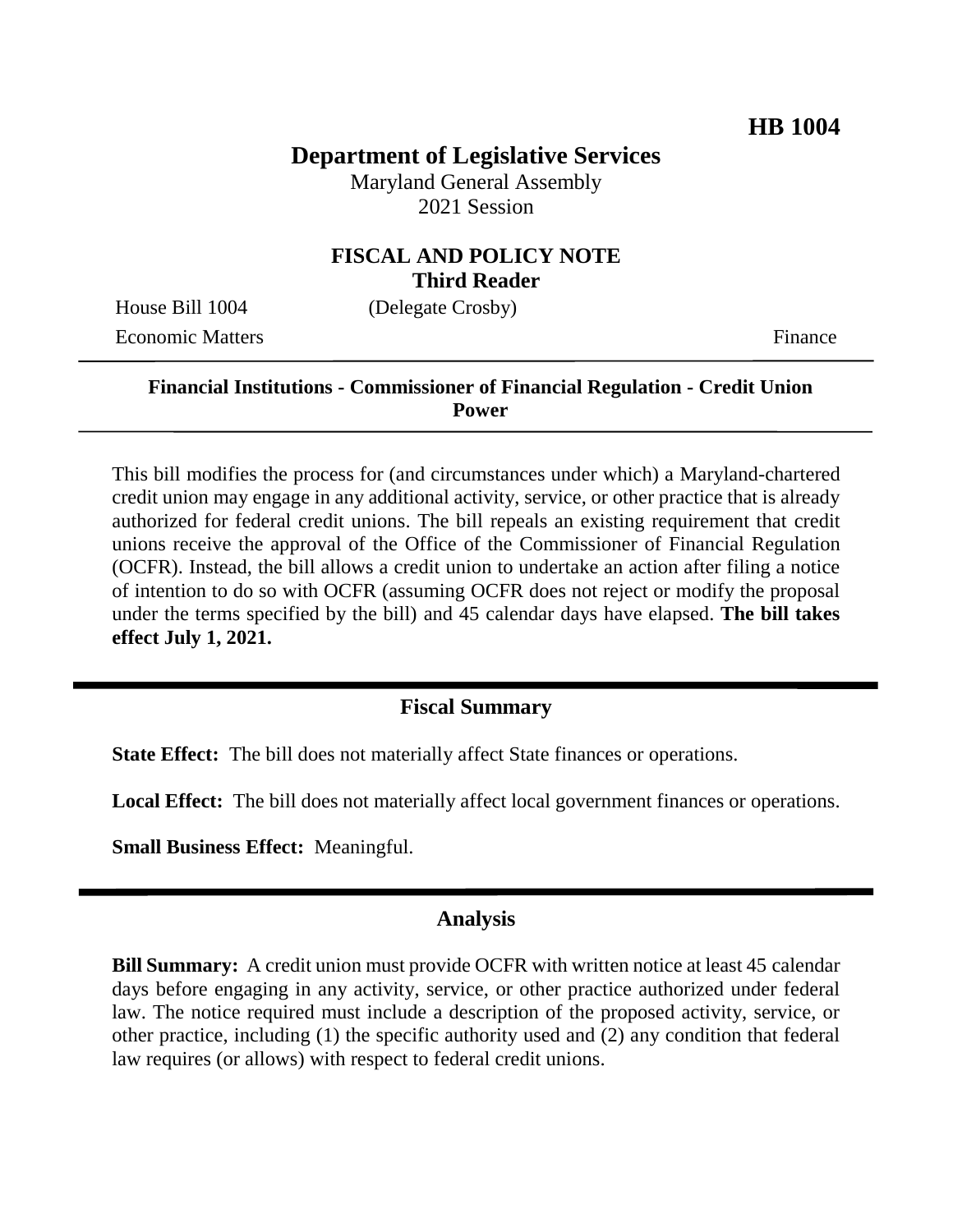The credit union may begin to perform the activity, service, or other practice on the first business day after the 45th calendar day from the date OCFR receives the required notice unless OCFR (1) specifies a different date or (2) prohibits the activity, service, or other practice.

OCFR may extend the 45-day period under the bill if it determines that the credit union's notice requires additional information or additional time for analysis. OCFR may prohibit a credit union from performing the activity, service, or other practice described in the required notice if it determines that performing the activity, service, or other practice would (1) adversely affect the safety and soundness of the credit union; (2) be detrimental to the welfare of the general economy of the State; or (3) be detrimental to the public interest or to credit unions.

**Current Law:** Subject to OCFR approval, Maryland-chartered credit unions may engage in any additional activity, service, or other practice in which, under federal law or regulation, national federal credit unions may engage. OCFR may grant an approval only if:

- OCFR determines that approval is (1) reasonably required to protect the welfare of the general economy of the State and of credit unions or (2) not detrimental to the public interest or to credit unions; and
- the approval imposes the same conditions that federal law or regulation requires or permits as to federal unions.

**Small Business Effect:** The bill allows Maryland-chartered credit unions to more quickly and efficiently obtain "approval" of requests to expand their services in alignment with federal law. The bill also better aligns credit union powers with those of banking institutions. OCFR notes the new process established by the bill does not diminish its regulatory powers.

# **Additional Information**

**Prior Introductions:** None.

**Designated Cross File:** None.

**Information Source(s):** Maryland Department of Labor; Department of Legislative **Services**